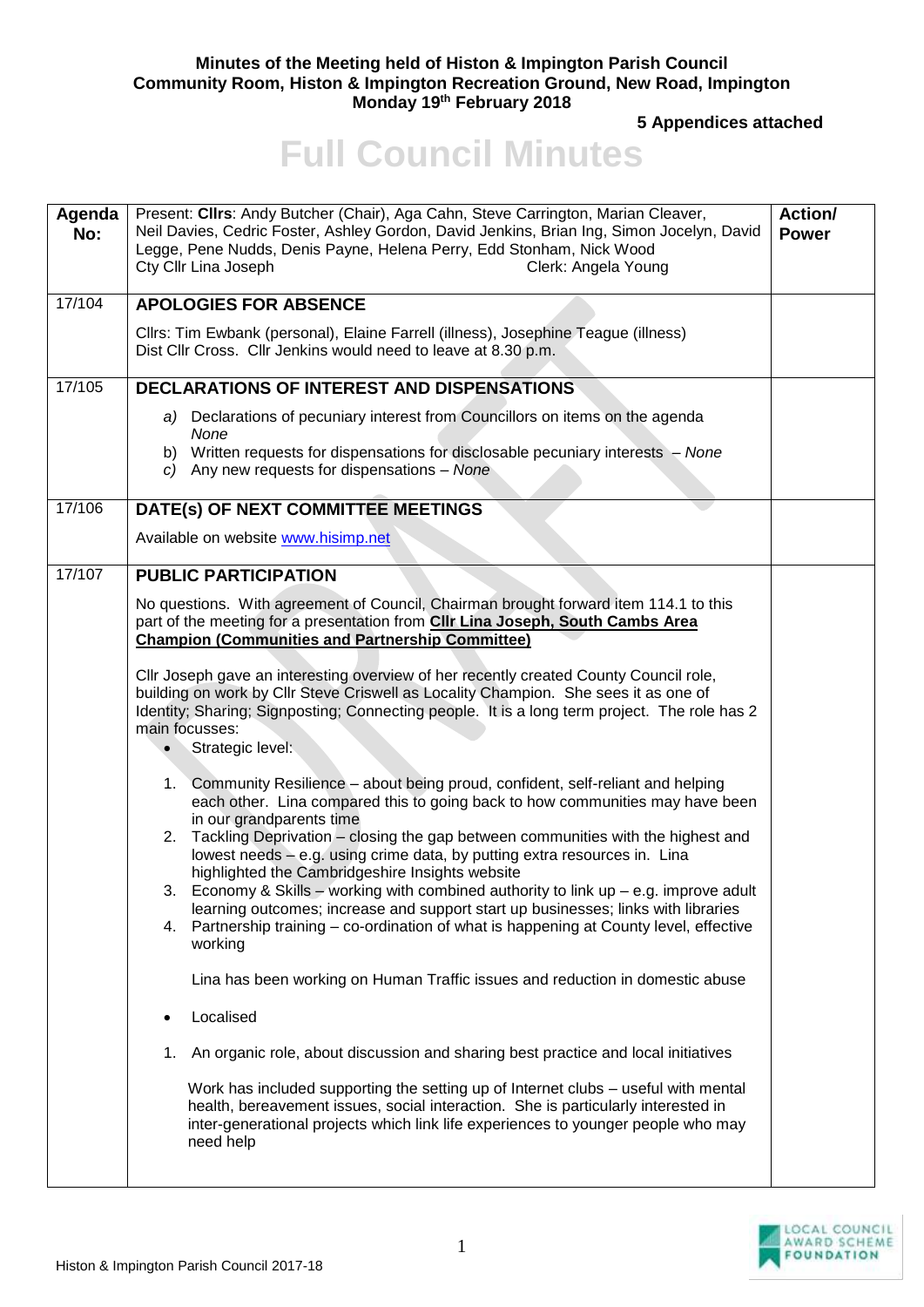|                                  | Questions/comments followed:<br>Is re-engagement with the Payback Scheme (Probationers) possible? Lina will<br>investigate and report back<br>Importance of early intervention and prevention where community problems exist<br>$\bullet$<br>Offer from Cllr Payne to work on documenting Histon & Impington's initiatives<br>$\bullet$<br>Measuring success - Happy City programme raised as an example<br>$\bullet$<br>Council thanked Cllr Joseph for an interesting presentation. She then left the meeting                                                                                                                                                                                                                                                                                                                                                                                                                                                                                                                                                                                                                                                                                                                                                                                                                                                                                                                                                               | <b>DWP</b> |
|----------------------------------|-------------------------------------------------------------------------------------------------------------------------------------------------------------------------------------------------------------------------------------------------------------------------------------------------------------------------------------------------------------------------------------------------------------------------------------------------------------------------------------------------------------------------------------------------------------------------------------------------------------------------------------------------------------------------------------------------------------------------------------------------------------------------------------------------------------------------------------------------------------------------------------------------------------------------------------------------------------------------------------------------------------------------------------------------------------------------------------------------------------------------------------------------------------------------------------------------------------------------------------------------------------------------------------------------------------------------------------------------------------------------------------------------------------------------------------------------------------------------------|------------|
| 17/108                           | TO APPROVE minutes of Meeting held 15th January 2018                                                                                                                                                                                                                                                                                                                                                                                                                                                                                                                                                                                                                                                                                                                                                                                                                                                                                                                                                                                                                                                                                                                                                                                                                                                                                                                                                                                                                          |            |
| 108.1                            | Proposed Cllr Carrington, seconded Cllr Gordon all in favour to accept as a true record of<br>the meeting                                                                                                                                                                                                                                                                                                                                                                                                                                                                                                                                                                                                                                                                                                                                                                                                                                                                                                                                                                                                                                                                                                                                                                                                                                                                                                                                                                     |            |
| 17/109                           | <b>MATTERS ARISING FROM PREVIOUS MEETING</b>                                                                                                                                                                                                                                                                                                                                                                                                                                                                                                                                                                                                                                                                                                                                                                                                                                                                                                                                                                                                                                                                                                                                                                                                                                                                                                                                                                                                                                  |            |
|                                  | Actions List (Appx 1) copied to all and accepted<br>Further discussion on:<br>Item 17/054,1 Community Housing Fund details from Dist Cllr Davies received<br>Item 17/094 Guided Bus Clirs Jenkins and Butcher had attended the bus stop in Impington<br>at rush hour, together with Stagecoach representative. On this occasion all had gone well.<br>CIIr Jenkins due to meet with Stagecoach and County Guided Busway team to look at<br>collective improvements. Long term impact of Northstowe raised.<br>Item 17/097.1 PCSOs Cllr Jenkins to work on letter to Insp Rogerson                                                                                                                                                                                                                                                                                                                                                                                                                                                                                                                                                                                                                                                                                                                                                                                                                                                                                             | <b>JDJ</b> |
| 17/110                           | <b>TO RECEIVE REPORTS</b>                                                                                                                                                                                                                                                                                                                                                                                                                                                                                                                                                                                                                                                                                                                                                                                                                                                                                                                                                                                                                                                                                                                                                                                                                                                                                                                                                                                                                                                     |            |
| 110.1<br>110.2<br>110.3<br>110.4 | Monthly report from County and District Councillors<br><b>County Council</b> written monthly report January copied to all and accepted covering:<br>Consultations, local matters, Full Council and Committees: Children & Young People;<br>Environment & Economy; Highways & Community Infrastructure<br>Additional discussion on:<br>Waterbeach Incinerator site Query over robustness of Government guidelines.<br>Northamptonshire County Council some concern over impact of recent issues at Cambs<br>County Council, including pension fund<br>District Council written monthly report copied to all and accepted covering: Green Energy<br>Loan Fund, SCDC Budget 2018/19; Community Governance review for Willingham/Over<br><b>Clerk's Report (Pg 1 &amp; 2) (Appendix 2)</b> copied to all and accepted. Additional discussion:<br>Bramley Court Cllr Cahn attended recent open day<br>Update on staff matters given<br><b>Chairs Report (Appx 3)</b> copied to all and accepted. Discussion on:<br>Channel 4 Village of the Year ideas for taking the success in becoming a semi finalist<br>forward - compilation video suggested<br>Any other Working Group / Task & Finish Group Reports<br>Neighbourhood Plan (Appx 4) Meeting due 22 February. Team congratulated on work to<br>date. Emerging policies would prove useful in any talks with developers locally. Recent<br>work on housing demand was showing need for 1 and 2 bedroom units increasing. Cllr |            |
|                                  | Jenkins left meeting<br><b>High Street &amp; Beyond Traders meeting due 21 February</b><br>Primary School Development Contact at Kier has changed, Cllr Stonham to contact and<br>call meeting by 5 March<br><b>Public Art</b> Artist in Residence interviews due during March. Cllr Nudds reported on new<br>determination date for Glaze Pavilion 2 March; second part of graffiti project to be<br>organised, as planned.<br><b>Newsletter Editorial Team</b> meeting due 22 February. Copy deadline 12 March, ready for<br>delivery from 21 March 2018<br>Health & Wellbeing Due to meet 26 February                                                                                                                                                                                                                                                                                                                                                                                                                                                                                                                                                                                                                                                                                                                                                                                                                                                                      | <b>EWS</b> |
| 110.5                            | <b>Any Committee Chair Reports</b><br>Highways Committee next meeting due 20 March 2018<br>Employment Committee next meeting due 23 March 2018                                                                                                                                                                                                                                                                                                                                                                                                                                                                                                                                                                                                                                                                                                                                                                                                                                                                                                                                                                                                                                                                                                                                                                                                                                                                                                                                |            |

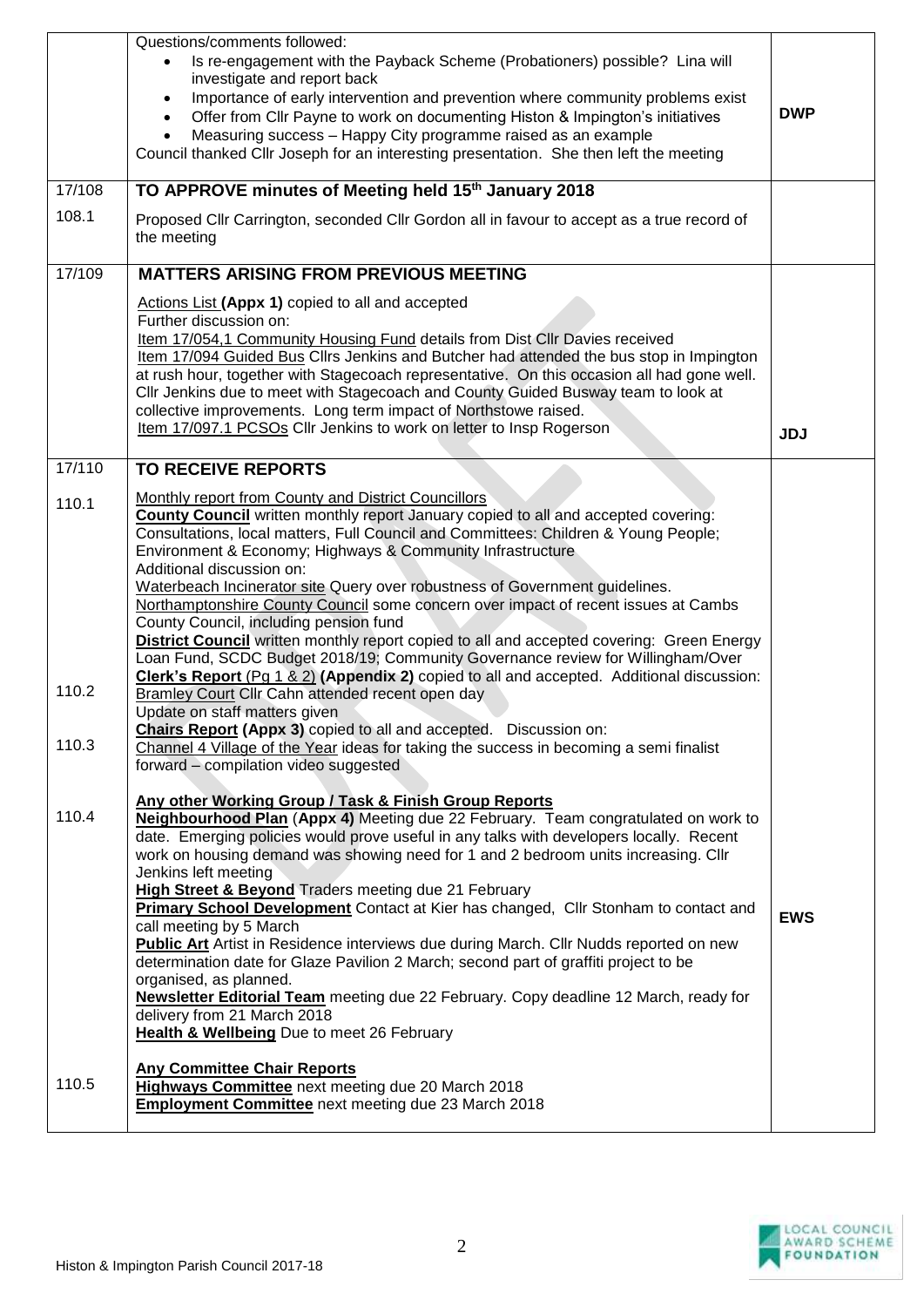| 17/111                  | TO ACCEPT COMMITTEE REPORTS note actions and agree                                                                                                                                                                                                                                                                                                                                                                                                                                                                                                                                                                                                                                                                                                                                                                                                                                                          |                   |
|-------------------------|-------------------------------------------------------------------------------------------------------------------------------------------------------------------------------------------------------------------------------------------------------------------------------------------------------------------------------------------------------------------------------------------------------------------------------------------------------------------------------------------------------------------------------------------------------------------------------------------------------------------------------------------------------------------------------------------------------------------------------------------------------------------------------------------------------------------------------------------------------------------------------------------------------------|-------------------|
| 111.1<br>111.2<br>111.3 | Planning Committee draft minutes 23 January, 13 February provided to all and accepted.<br>Next meeting due 6 March 2018. Informal meetings held to review possible new housing<br>developments coming forward. Dist Cllrs requested to chase update on Bishops<br>site/Station Yard re determination dates<br>Recreation Committee draft minutes 22 January provided to all and accepted. Next<br>meeting due 26 March. Tree works along entrance path on order. General management<br>improvements outlined, to include water fountain provision. Informal Sub Committee<br>meetings held, first Community Park Project Sub Committee meeting due 5 March.<br><b>Environment Committee</b> draft minutes 30 January provided to all. Next meeting due 13<br>March. Second workshop due 8 March as a follow up to successful session. A work in<br>progress document which would prove useful going forward | <b>Dist Cllrs</b> |
| 17/112                  | TO RECEIVE FINANCE & ADMINISTRATION REPORT (Appx 2)                                                                                                                                                                                                                                                                                                                                                                                                                                                                                                                                                                                                                                                                                                                                                                                                                                                         |                   |
| 112.1                   | Finance, Legal and Administration Committee - next meeting due 9 April                                                                                                                                                                                                                                                                                                                                                                                                                                                                                                                                                                                                                                                                                                                                                                                                                                      |                   |
| 112.2<br>112.3          | Delegated payment of accounts noted<br>Approve payment of outstanding accounts Proposed Cllr Ing, seconded Cllr Carrington all                                                                                                                                                                                                                                                                                                                                                                                                                                                                                                                                                                                                                                                                                                                                                                              |                   |
| 112.4                   | in favour and AGREED to approve.<br>Amounts paid in noted                                                                                                                                                                                                                                                                                                                                                                                                                                                                                                                                                                                                                                                                                                                                                                                                                                                   |                   |
| 17/0113                 | <b>RECENT CORRESPONDENCE</b>                                                                                                                                                                                                                                                                                                                                                                                                                                                                                                                                                                                                                                                                                                                                                                                                                                                                                |                   |
| 113.1                   | Circulation file available on request                                                                                                                                                                                                                                                                                                                                                                                                                                                                                                                                                                                                                                                                                                                                                                                                                                                                       |                   |
| 113.2<br>113.3          | Village Society - confirmation that Chivers pump at Recreation Ground and notice board<br>will be included on Parish Council asset register and insurance<br>Friends of Histon & Impington Recreation - details of Flaming Half & Quarter June                                                                                                                                                                                                                                                                                                                                                                                                                                                                                                                                                                                                                                                              |                   |
|                         | Marathon Sunday 3 June. Road closure applied for                                                                                                                                                                                                                                                                                                                                                                                                                                                                                                                                                                                                                                                                                                                                                                                                                                                            |                   |
| 113.4                   | SCDC support offer for Neighbourhood Plans. Additional invitation to sign up to the new<br>Memorandum of Understanding for Neighbourhood Plans. Forwarded to Neighbourhood<br>Plan Group                                                                                                                                                                                                                                                                                                                                                                                                                                                                                                                                                                                                                                                                                                                    | <b>NP Group</b>   |
| 17/114                  | <b>OTHER MATTERS</b>                                                                                                                                                                                                                                                                                                                                                                                                                                                                                                                                                                                                                                                                                                                                                                                                                                                                                        |                   |
| 114.1                   | <b>PRESENTATION: Cllr Lina Joseph - the role of the South Cambs Area Champion (as</b>                                                                                                                                                                                                                                                                                                                                                                                                                                                                                                                                                                                                                                                                                                                                                                                                                       |                   |
| 114.2                   | appointed by Communities and Partnership Committee). See item 107.<br>To consider Ways of Working 2018 (Appx 5). Discussion paper provided in advance to<br>facilitate debate. Clerks were broadly supportive of suggestions and in some cases were<br>leading on them. Any changes finally approved to be put forward for new Council in 2018.<br>Items raised:                                                                                                                                                                                                                                                                                                                                                                                                                                                                                                                                            |                   |
|                         | Training for staff and Councillors should be emphasised but the focus should be on<br>outcomes not CPD points. All should be made aware of the expectations.<br>Training needs and opportunities should be identified by clerks - could be<br>$\bullet$<br>professionally provided (CAPALC, LCPAS, CCVS), or internal - staff or                                                                                                                                                                                                                                                                                                                                                                                                                                                                                                                                                                            |                   |
|                         | experienced Councillors. Needs to be relevant to what the Council wants to<br>achieve, and show how to think in different ways                                                                                                                                                                                                                                                                                                                                                                                                                                                                                                                                                                                                                                                                                                                                                                              |                   |
|                         | Possible subjects could include mechanisms for delivering services locally<br>$\bullet$<br>Learning from each other to be encouraged, helping each other to be able to<br>$\bullet$                                                                                                                                                                                                                                                                                                                                                                                                                                                                                                                                                                                                                                                                                                                         |                   |
|                         | contribute more - constructive criticism should be welcomed as well as praise<br>Taking benefit from experience and training of office staff<br>$\bullet$                                                                                                                                                                                                                                                                                                                                                                                                                                                                                                                                                                                                                                                                                                                                                   |                   |
|                         | Some support for Committee Chair meetings to broaden workload understanding<br>and discuss at the early stages of thought development - but avoiding any                                                                                                                                                                                                                                                                                                                                                                                                                                                                                                                                                                                                                                                                                                                                                    |                   |
|                         | perception of behind closed door discussion<br>Some question as to whether verbal reports should be re-introduced at meetings -<br>written reports had led to some dilution on debate - more radical suggestions                                                                                                                                                                                                                                                                                                                                                                                                                                                                                                                                                                                                                                                                                            |                   |
|                         | include video/record meetings                                                                                                                                                                                                                                                                                                                                                                                                                                                                                                                                                                                                                                                                                                                                                                                                                                                                               |                   |
|                         | Idea for Committees to lead a discussion session at Full Council once a year<br>$\bullet$<br>Voting on Committee recommendations requires full understanding before decision<br>reached - although Committees should be trusted to carry out their work                                                                                                                                                                                                                                                                                                                                                                                                                                                                                                                                                                                                                                                     |                   |
|                         | Some nervousness at suggested Committee frequency changes and introduction<br>of scheduled workshops. Members encouraged to consider whether Committee<br>meetings were adding value and review the actual decisions made in recent years                                                                                                                                                                                                                                                                                                                                                                                                                                                                                                                                                                                                                                                                   |                   |